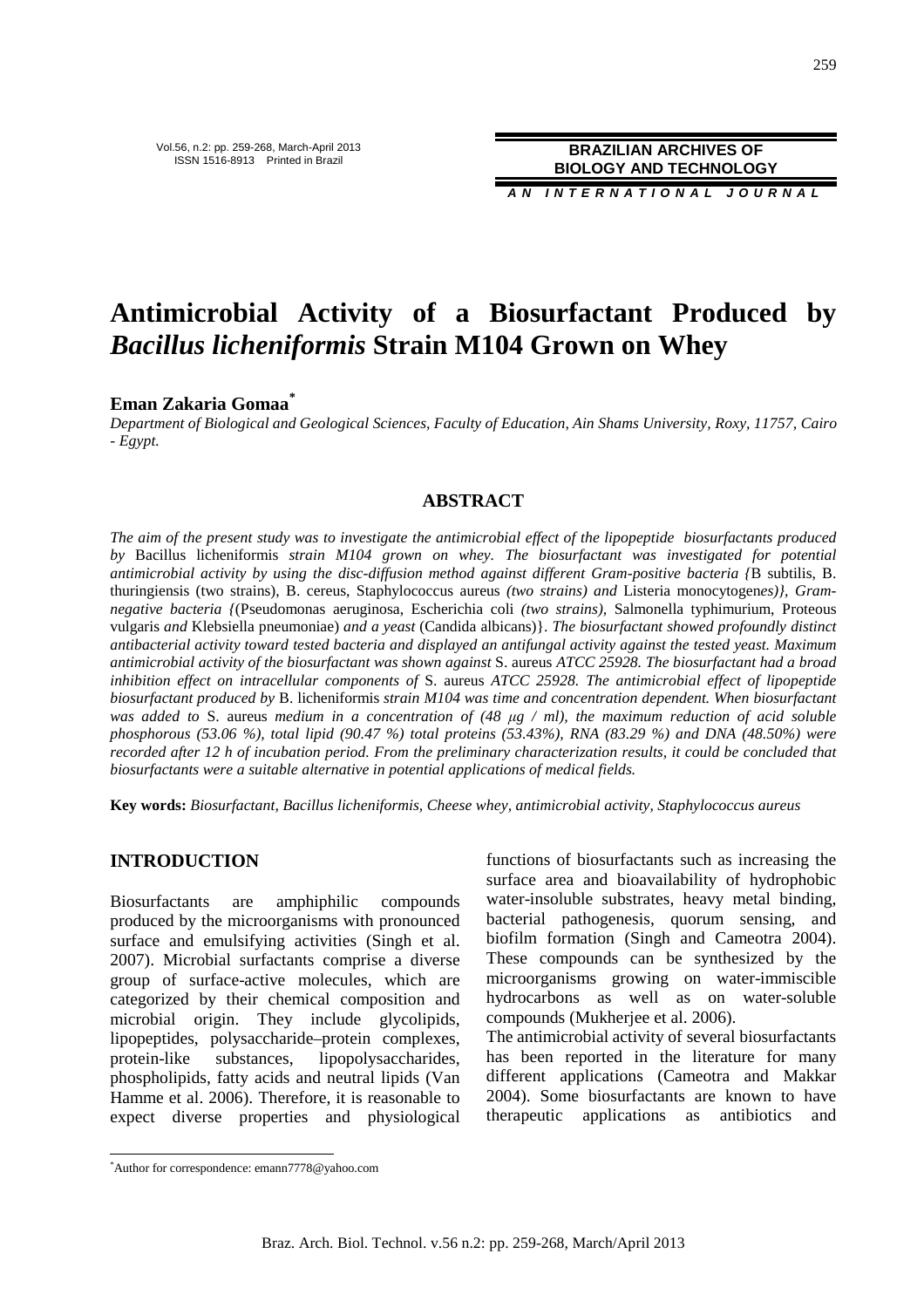antifungal or antiviral compounds. Among the many classes of biosurfactants, lipopeptides represent a class of microbial surfactant with remarkable biological activities, such as antimicrobial, antitumor, antiviral and antiadhesive activities (Khire and Khan 1994; Banat 1995; Peypoux et al. 1999). These properties make them relevant molecules for applications in combating many diseases and as therapeutic agents.

However, the main factor that restricts the widespread use of biosurfactants is their production cost when compared to their synthetic counterparts (Mukherjee et al. 2006). The cost can be reduced by strain improvement, optimizing the medium composition by statistical methods or by using alternative inexpensive substrates. The choice of inexpensive raw materials is important to the overall economy of the process as they account for 50% of the final production cost and also reduce the expenses with waste treatment (Makkar and Cameotra 1999).

Whey is a liquid by-product of cheese production containing the water-soluble components. It is composed of high levels of lactose (75% of dry matter) and 12–14% protein. In addition, organic acids, minerals, and vitamins are present. Whey disposal represents a major pollution problem, especially for the countries depending on dairy economy. Only half of the cheese whey produced annually is recycled into useful products such as food ingredients and animal feed and the rest is regarded as a pollutant (Joshi et al. 2008). These studies showed that whey wastes might be comparatively better substrates for biosurfactant production at the commercial scale and efficient dairy wastewater management.

The aim of the present study was to investigate the antimicrobial effect of the biosurfactant produced by *Bacillus licheniformis* strain M104 grown on whey. Moreover, the effect of the produced biosurfactant on intracellular components of a pathogenic bacterial strain, *Staphylococcus aureus* ATCC 25928 was studied.

# **MATERIALS AND METHODS**

#### **Isolation and screening of biosurfactantproducing bacteria**

Four soil samples, collected from the oilcontaminated sites of western desert -Egypt, were screened for biosurfactant-producing bacteria by using the modified procedure described by Bodour et al. (2003). Five grams of each soil sample was placed into a 250 ml flask containing 50 ml of tap water and incubated at  $30^{\circ}$ C  $\pm$  2°C on a shaker at 150 rpm for 21 days. On days 3, 7, 14, and 21, a sample from each soil slurry was serially diluted, plated on PYG agar and incubated for three days. After incubation, morphologically different bacteria were selected for biosurfactant screening (approximately 10 to 15 isolates per sampling time). Developed colonies on the plates were then repeatedly sub-cultured on PYG agar medium to obtain pure isolates, and then maintained on the slants of the same medium.

Isolated colonies were inoculated into 50 ml minimal salt medium (MSM) containing 0.5% (v/v) crude oil as the sole carbon and energy source. The broth cultures were incubated with shaking (150 rpm) at  $30^{\circ}$ C $\pm$  2°C for seven days. The cell suspensions were then tested for the presence of biosurfactant by using the qualitative drop-collapse method (Youssef et al., 2004). Briefly, the drop-collapse technique was carried out by adding 100 µl culture supernatant to the wells of a 96-well microliter plate lid, then 5 µl of crude oil was added to the surface of the culture supernatant. Biosurfactant-producing culture gave flat drops. Aliquots from a culture of each strain were analyzed on two separate plates.

#### **Production media and culture conditions**

The seed culture was prepared by transferring a loopful from a fresh culture of *B. licheniformis* strain M104 into 50 ml of peptone yeast glucose medium (PYG) containing (g/l): Peptone, 5; yeast extract, 5; glucose, 15 (Rocha et al., 1992). The flasks were incubated with shaking at 150 rpm at  $30^{\circ}C \pm 2^{\circ}C$  for 48 h.

Erlenmeyer flasks (500 ml volume) containing 100 ml of the modified minimal salt medium of Deziel et al*.* (1996) modified by Ramadan et al. (2011) was used. It contained the following constituents  $(g/1)$ :  $MgSO_4$ .7H<sub>2</sub>O, 0.2; CaCl<sub>2</sub>.2H<sub>2</sub>O, 0.02; KH<sub>2</sub>PO<sub>4</sub>, 3;  $K_2HPO_4$ , 3; urea, 2 and FeCl<sub>3</sub>, 0.05, whey was added as the sole carbon source in a concentration of 10 g/l. Initial pH was adjusted to 7.0 and then inoculated with 10 % of the seed culture (Sepahy et al., 2005). The inoculated flasks were incubated on a rotary shaker (150 rpm) at  $30^{\circ}$ C $\pm$ 2°C for seven days.

#### **Extraction of biosurfactant**

The preparation of biosurfactant was described by Cao et al. (2007). Briefly, the bacterial cells were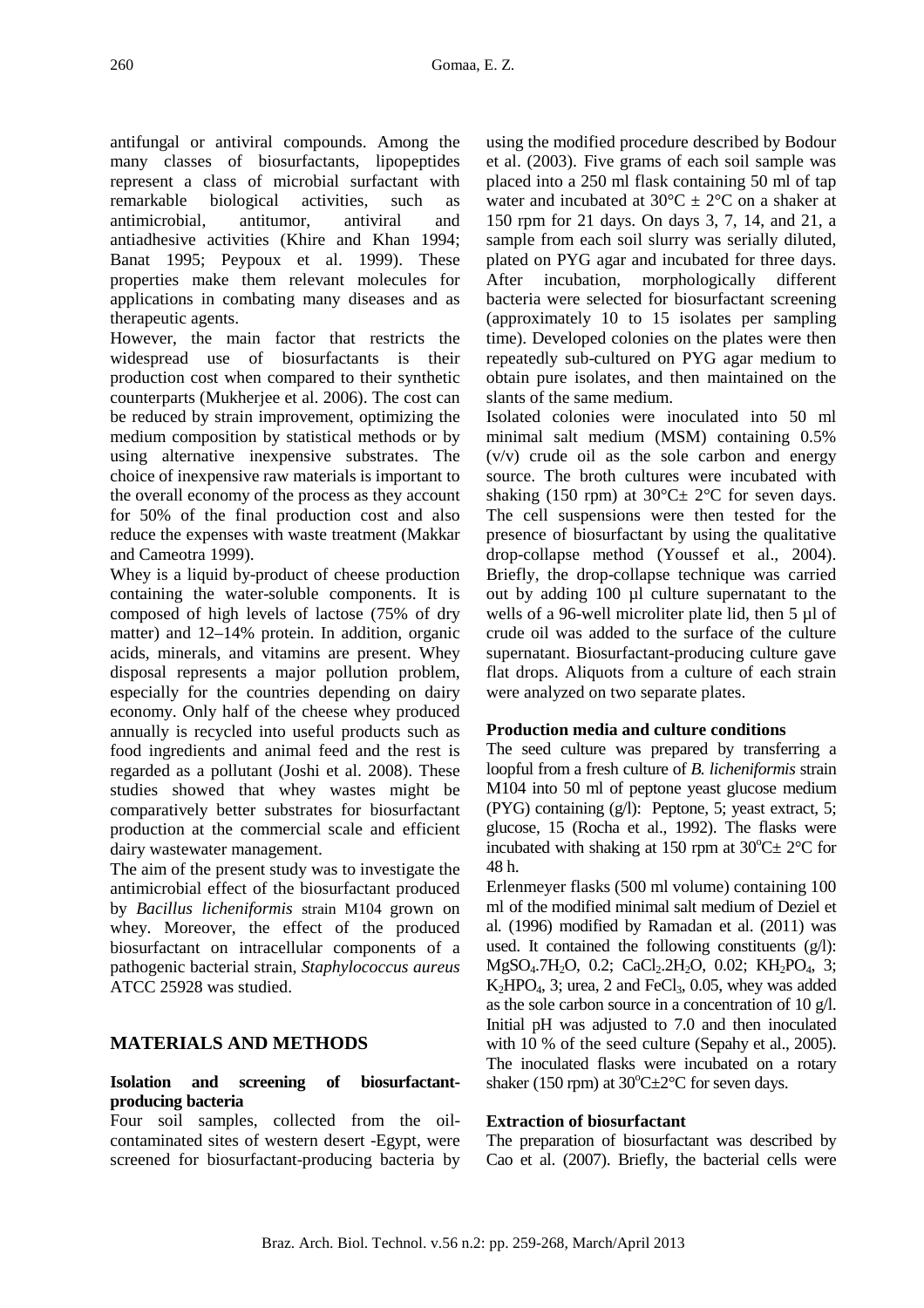removed by centrifugation at 10,000 rpm at 4ºC for 10 min. The cell-free supernatant was adjusted to pH 2.0 using  $6$  N HCl and kept at  $4^{\circ}$ C for 24h. The acid precipitate was collected by centrifugation at 15,000  $\times$  g for 30 min and re-suspended in distilled water and adjusted to pH 7.0 to make most of the precipitate dissolved and centrifuged again. For the extraction of biosurfactant compounds, 50 ml of chloroform- methanol (2:1, v/v) was added to 500 mg of the dry product and incubated in a rotatory shaker at 250 rpm, 30ºC for 15 minutes. The mixture was filtrated using a 0.45 µm Millipore membrane (Thaniyavarn et al. 2006). The filtrate was lyophilized, weighed for quantification and then used for antimicrobial activity tests.

#### **Antimicrobial assay**

The antimicrobial activity of the produced biosurfactant was studied against different Gram positive, Gram negative bacteria and yeast (Table 1). The identified strains were obtained from the Microbial Culture Collection (MIRCIN) at Faculty of Agriculture, Ain Shams University. The antimicrobial activity was evaluated by the agar disc diffusion method (Bauer et al. 1966). Sterile discs (0.6 cm) soaked with the biosurfactant solution in methanol was assayed on the surface of an nutrient agar and malt extract medium for bacteria and yeast, respectively inoculated with the tested microorganism. After incubation period for 24 h at  $37\pm 2^{\circ}$  C and for 48 h at  $25 \pm 2^{\circ}$ C for bacteria and yeast, respectively, the diameter of inhibition zones was measured (Bradshaw 1992). Negative controls were prepared using the same solvents as employed to obtain the extract. As positive controls, ofloxacin (5 µg, Oxoid) was used for Gram-positive bacteria, cefaperazone–sulbactam (10 µg, Oxoid) for Gramnegative bacteria and amphotericin B (30 µg, Sigma) for *Candida albicans*. To ensure that the results were reproducible, the average of three independent measurements was taken.

#### **MIC determination**

The minimum inhibitory concentration (MIC) is defined as the lowest concentration of biosurfactant at which no visible growth could be observed after incubation for the required time (Ericsson and Sherris 1971). MIC for *S. aureus* ATCC 25928 was determined by the broth dilution method as described Evans et al. (1996).

#### **Effect of biosurfactant on growth and intracellular components of** *Staphylococcus aureus* **ATCC 25928**

Erlenmeyer flasks (500 ml volume) containing 100 ml of the nutrient broth medium were inoculated with a suspension of *S. aureus* cells  $(O.D<sub>600</sub> = 10<sup>7</sup>$ cells/ ml). Different concentrations of biosurfactant (0, 6, 12, 24, 36 and 48 µg / ml) were added. The inoculated flasks were incubated on a rotary shaker (150 rpm) at 37  $^{\circ}$ C $\pm$ 2 $^{\circ}$ C for 12 h. Ten milliliter samples were withdrawn at 2 h intervals (after 0, 2, 4, 6, 8, 10 and 12 h) to elucidate the effect of biosurfactant on the bacterial growth and intracellular components.

## **Cell growth measurement**

Bacterial growth was determined by measuring the absorbance at  $600 \text{ nm}$   $(OD_{600})$  by spectrophotometer (UV-VIS Double Beam PC, Labomed INC) (Kim et al.1999).

#### **Fractionation and quantitative estimation of intracellular components**

**1) Acid - soluble phosphorous compounds** Ten milliliter samples of biosurfactant – treated and untreated cultures (control) were withdrawn at 2 h intervals (after 2, 4, 6, 8, 10 and 12 h). The cells were collected by centrifugation, washed twice with ice-cold saline solution (0.9 % NaCl) and extracted twice with 2.5 ml of 5% ice-cold trichloroacetic acid (TCA). The suspension was finally centrifuged at 6000 rpm for 10 minutes and the combined TCA extracts were used for the determination of acid-soluble phosphorous according to the method described by Toribarn et al*.* (1956).

# **2) Total lipids**

The residue after the removal of the acid-soluble phosphorous was extracted three times with 5.0 ml mixture of chloroform: methanol  $(2:1, v/v)$  as described by Bligh and Dyer (1959).The combined extracts were used for the determination of total lipids according to Knight et al. (1972).

#### **3) Total proteins**

The dilapidated cells were incubated with 2.0 ml 1N KOH at 37 °C for 20 h. One milliliter of the product was saved for protein determination as described by Lowry et al*.* (1951) using bovine serum albumin as standard.

#### **4) RNA**

The remaining portion of the samples (1.0 ml) after hydrolysis by 1 N KOH was subjected to extraction of RNA and DNA fractions. For this,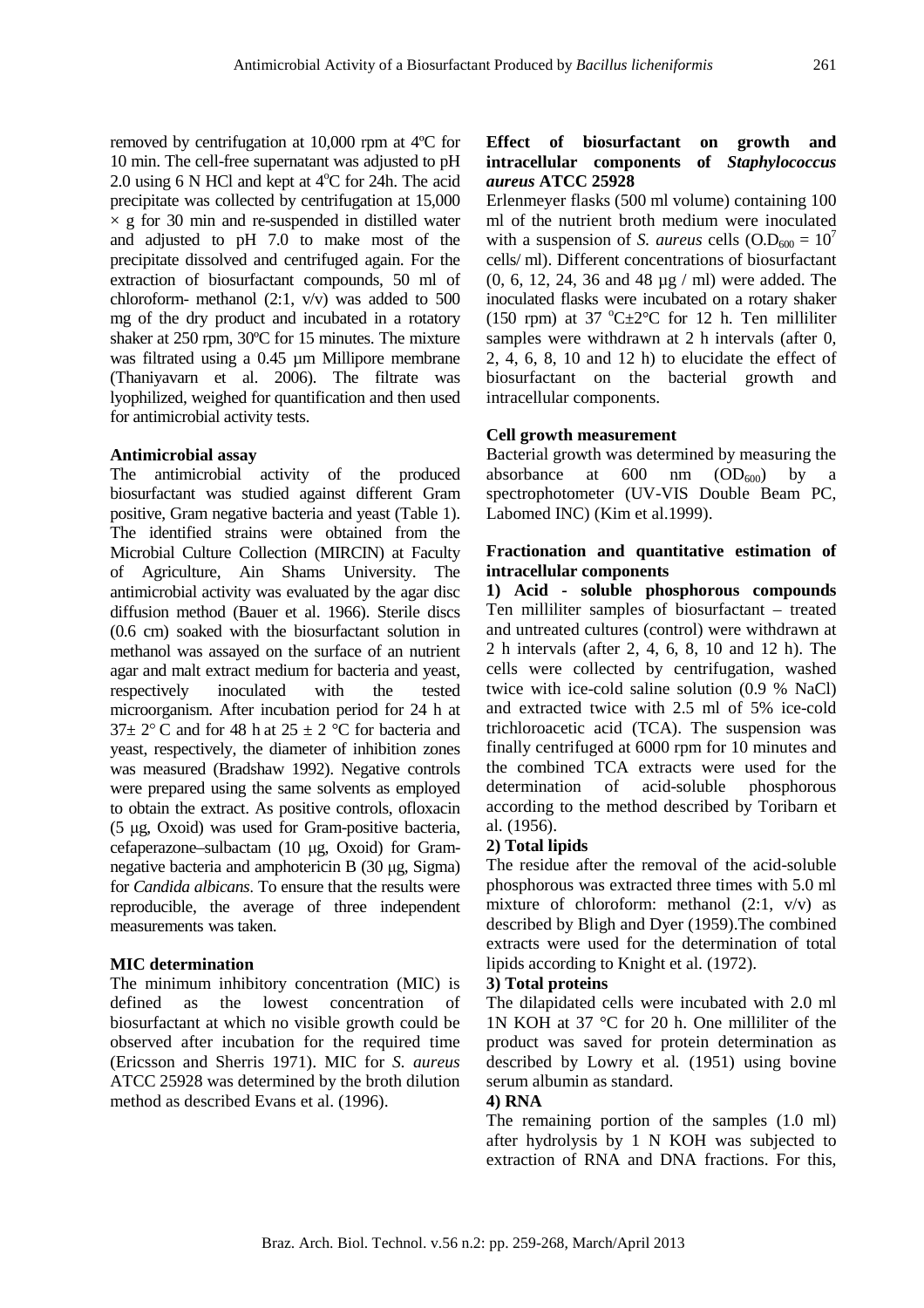0.4 ml of 6N HCl was added to each sample, then the solution was completed with the same volume of 10 % TCA. After centrifugation, the supernatant was used for RNA determination as described by Merchant and Kahn (1969).

## **5) DNA**

The residue after the extraction of RNA was hydrolyzed with 5.0 ml of 5% TCA at 90 °C for 30 minutes, cooled and centrifuged at 6000 rpm. The residue was washed once with 2.0 ml of 5% TCA and the supernatants were combined to form DNA fraction, then the DNA content was measured as described by Dische and Chargaff (1955).

## **Statistical analysis**

Results are presented as mean value  $\pm$  standard deviation (SD). The Microsoft Excel 2003 and SAS 9.1.3 statistical program were used for data analysis.

# **RESULTS AND DISCUSSION**

Ten bacterial strains were isolated from the oilcontaminated soil samples with different degrees of oil contamination collected from different plots around the oil wells of western desert of Egypt. Depending on qualitative drop-collapse method of Youssef et al. (2004), the most efficient biosurfactant- producing bacterial strain, identified as *B. licheniformis* strain M104, was selected for further studies (data not shown).

The production of biosurfactant depends on the

type of carbon source present in the medium (Davis et al*.*1999; Adamczak and Bednarsk 2000). In this study, whey was used for biosurfactant production. Whey from the dairy industries has been reported previously as a cheap source for good microbial growth and biosurfactant production (Patel and Desai 1997; Dubey and Juwarkar 2001; 2004). These studies showed that whey wastes might be comparatively better substrates for biosurfactant production at the commercial scale than the synthetic medium. Furthermore, the potential use of dairy wastewaters provides a stratagem for the management of efficient dairy wastewater.

One useful property of many biosurfactants that has not been reviewed extensively is their antimicrobial activity (antibacterial, antifungal and antiviral). Other medically relevant uses of the biosurfactants include their role as anti-adhesive agents to pathogens, making them useful for treating many diseases and as therapeutic agents (Singh and Cameotra 2004). In the present study, the lipopeptide biosurfactant produced by *B. licheniformis* strain M104 exhibited interesting antimicrobial activities. Table 1 showed that all the tested microorganisms were sensitive to the biosurfactant, except a Gram-positive bacterium (*L. monocytogenes*) and a Gram-negative bacterium (*K. pneumoniae*), which showed resistant to biosurfactants. Several lipopeptide biosurfactants produced by *B. licheniformis* have been shown to have antimicrobial activity (Jenny et al. 1991; Fiechter 1992; Yakimov et al. 1995).

**Table 1 -** Antimicrobial activity of the biosurfactant produced by *Bacillus licheniformis* strain M104.

| <b>Microorganisms</b>                                          | Zone of inhibition diameter (mm) |
|----------------------------------------------------------------|----------------------------------|
| Gram positive bacteria                                         |                                  |
| Bacillus subtilis ATCC 6633                                    | $16 \pm 0.2$                     |
| Bacillus thuringiensis var. kurstaki ATCC 19266                | $20 \pm 0.5$                     |
| Bacillus thuringiensis ATCC 10792                              | $17.5 \pm 0.3$                   |
| Bacillus cereus ATCC 9634                                      | $12+0.1$                         |
| Staphylococcus aureus ATCC 25928                               | $25 \pm 0.4$                     |
| Methicillin-resistant Staphylococcus aureus (MRSA), ATCC 25928 | $11 \pm 0.6$                     |
| Listeria monocytogenes ATCC 19115                              |                                  |
| Gram negative bacteria                                         |                                  |
| Pseudomonas aeruginosa ATCC 10145                              | $17+0.7$                         |
| Escherichia coli ATCC 11775                                    | $19 \pm 0.5$                     |
| Escherichia coli ATCC 11246                                    | $18 + 0.4$                       |
| Salmonella typhimurium ATCC 14028                              | $12+0.1$                         |
| Proteus vulgaris ATCC 13315                                    | $10+0.2$                         |
| Klebsiella pneumoniae ATCC 10031                               |                                  |
| Yeast                                                          |                                  |
| Candida albicans ATCC 70014                                    | $12.5 \pm 0.3$                   |

Data represent as means±standard deviations of values from triplicate experiments.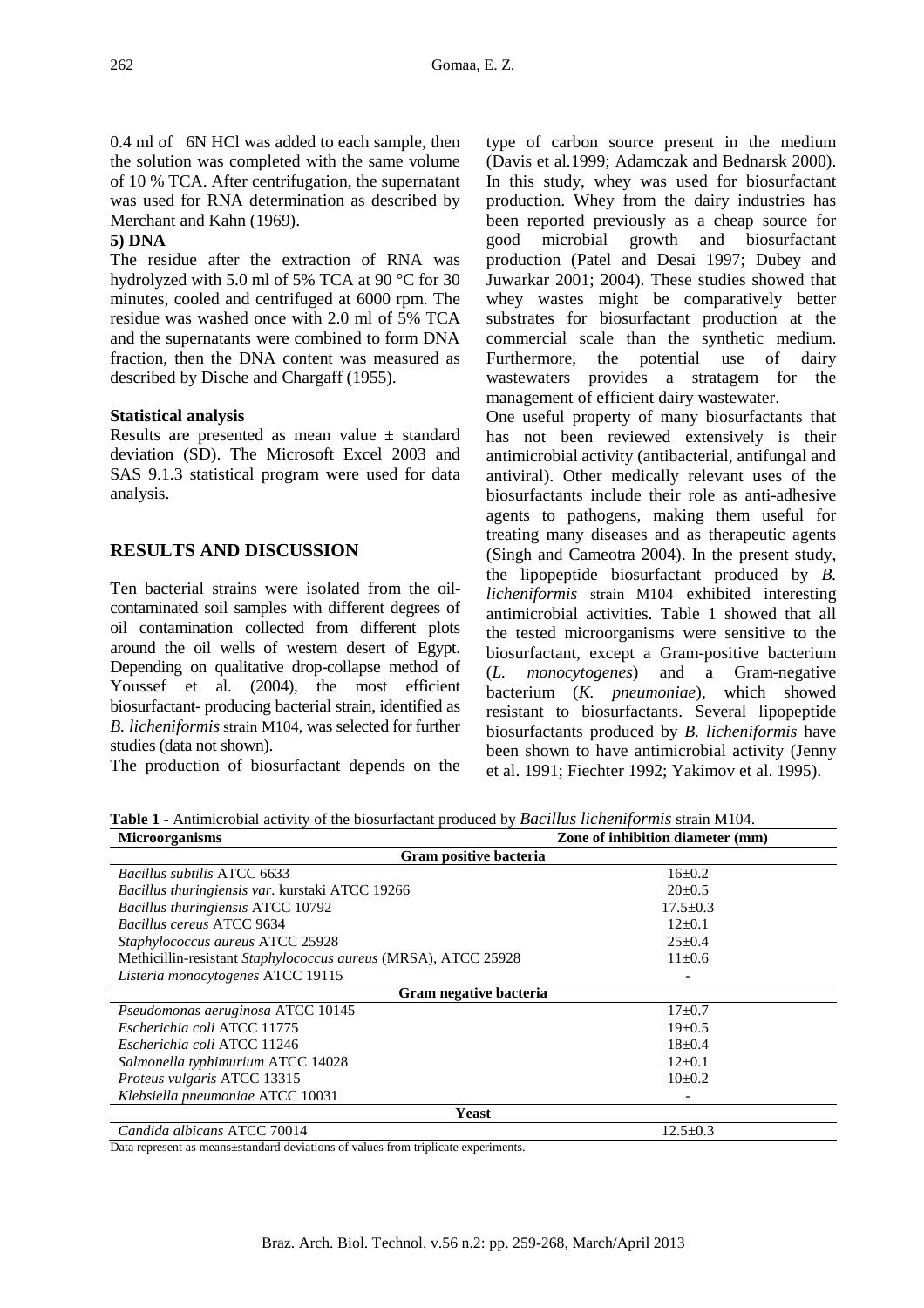*S. aureus* was the most sensitive strain to biosurfactant. These results were in accordance with Singh and Cameotra (2004) who reported that lipopeptide produced by *B. subtilis* was active against several microorganisms, especially *S. aureus.* The management of *S. aureus* infections is a major problem due to wide spread resistance to beta-lactams and glycopeptides (Heinemann 1999).

The produced biosurfactant showed an antifungal activity against *C. albicans*. Thimon et al. (1995) reported that the biosurfactant produced by *B. subtilis* had an antifungal effect on yeast cells. Nevertheless, the lipopeptide surfactants produced by *Bacillus* genus present a great potential for biotechnological and biopharmaceutical applications due their biological properties (Singh and Cameotra 2004).

Sheppard et al. (1991) showed that various interesting biological properties of lipopeptide biosurfactants were presumed to be the result of interactions with the membranes of target cells. One explanation of the antimicrobial effect of the biosurfactants is the adhering property of the biosurfactants to the cell surfaces caused deterioration in the integrity of cell membrane and also breakdown in the nutrition cyle (Hingley et al*.* 1986). Another explanation is the amphiphilic structures of biosurfactants, insertion of fatty acids components of biosurfactants into a cell membrane caused an increase in the size of the membrane and significant ultrastructural changes in the cells such as ability of the cell to interiorize plasma membrane. Alternatively, it is possible that the insertion of the shorter acyl tails into the cell membrane causes a disruption between the cytoskeletal elements and the plasma membrane, allowing the membrane to lift away from the cytoplasmic contents (Desai and Banat 1997).

However, the ways in which the biosurfactants affect the membrane integrity differ. For example, Thimon et al. (1995) suggested that the lipopeptide biosurfactant was thought to disrupt the plasma membranes of the cells by the accumulation of intra membranous particles in the cells and increasing the electrical conductance of the membrane. On the other hand, Carrillo et al. (2003) reported that the lipopeptide biosurfactant increased the membrane permeability though the interaction with the cell membrane phospholipids.

The minimum inhibitory concentration (MIC) of the biosurfactant for *S. aureus* ATCC 25928 was 6

 $\mu$ g / ml. It was worthy to note that the produced lipopeptide biosurfactant showed a good antimicrobial activity in comparison to the rhamnolipid produced by *P. aeruginosa* (32 µg / ml, Abalos et al*.*, 2001) and (8 µg/ml, Benincasa et al.2004). Five concentrations of the biosurfactant (6, 12, 24, 36 and 48 µg / ml) were selected, as multiplication of MIC, for studying their influences on the cell growth and intracellular components of the most sensitive bacteria, *S. aureus* ATCC 25928.The antimicrobial effect of lipopeptide biosurfactant was time and concentration dependent. It showed the maximum inhibitory effect on the cell growth and intracellular components at 48 µg / ml after 12 h in comparison with the control cells. Jones et al*.*  (1996) reported that the antimicrobial agents that affect the growth and multiplication of certain types of cells may interact with various targets (chemo-receptors) in the sensitive cell. Theoretically, these targets might be numerous but with decreasing the concentrations of the antimicrobial agent; the number of targets also decreased.

The results of the effect of the produced biosurfactant on the *S. aureus* ATCC 25928 cells, including the growth rate, acid soluble phosphorous, total lipids, total proteins, RNA and DNA are presented in Figures 1-6.The maximum reduction of acid soluble phosphorous (53.06 %), total lipid (90.47 %), total proteins (53.43%), RNA (83.29 %) and DNA (48.50%) were reached after 12 h using 48 µg/ml of the biosurfactant. The biosurfactant exerted a significant decrease in the total lipid content of *S. aureus* ATCC 25928 cells after 12 h as compared to the normal control cells (Fig 3). This decrease could be due to the effect exerted by the biosurfactant on the permeability of cell membrane or on the level of double layer of bacterial membrane (Novo et al. 2000).

Vander (1985) reported that the alternation in the fatty acid contents could be due to the disturbance in membrane permeability resulting from the direct interaction of the biosurfactant with the lipids, which caused inhibition of the membrane bounded enzyme and leakage of intracellular components. In the same regard, Cameotra and Makkar (2004) reported that the antimicrobial biosurfactant could disturb the membrane structure through the interaction with phospholipids as well as membrane proteins.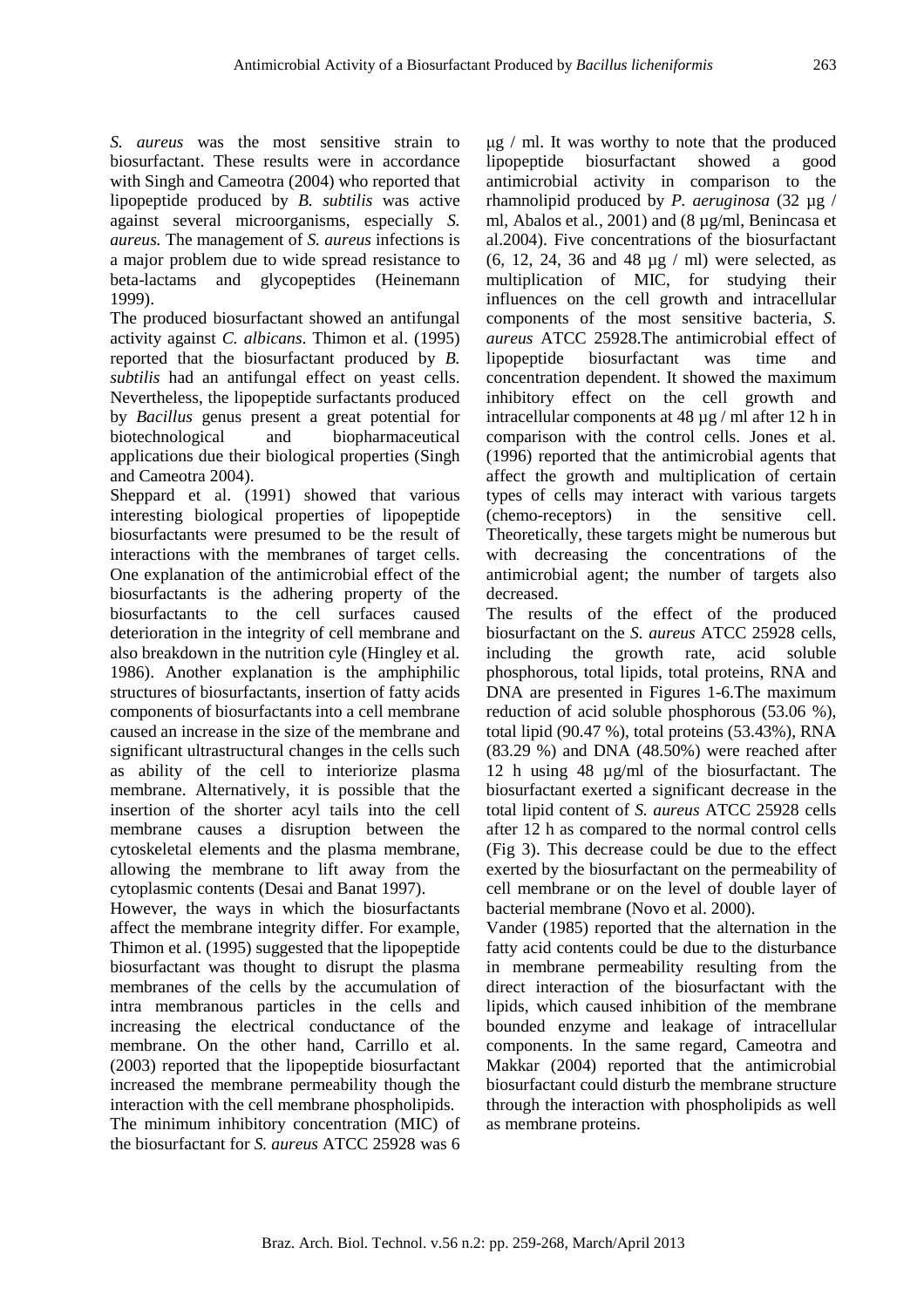

**Figure 1 -** Effect of biosurfactant on the growth rate of *Staphylococcus aureus* ATCC 25928 cells. Bars represent standard deviations.



**Figure 2 -** Effect of biosurfactant on the cellular acid soluble phosphorous of Staphylococcus aureus ATCC 25928 cells. Bars represent standard deviations.



**Figure 3** - Effect of biosurfactant on the cellular total lipids content of *Staphylococcus aureus* ATCC 25928 cells. Bars represent standard deviations.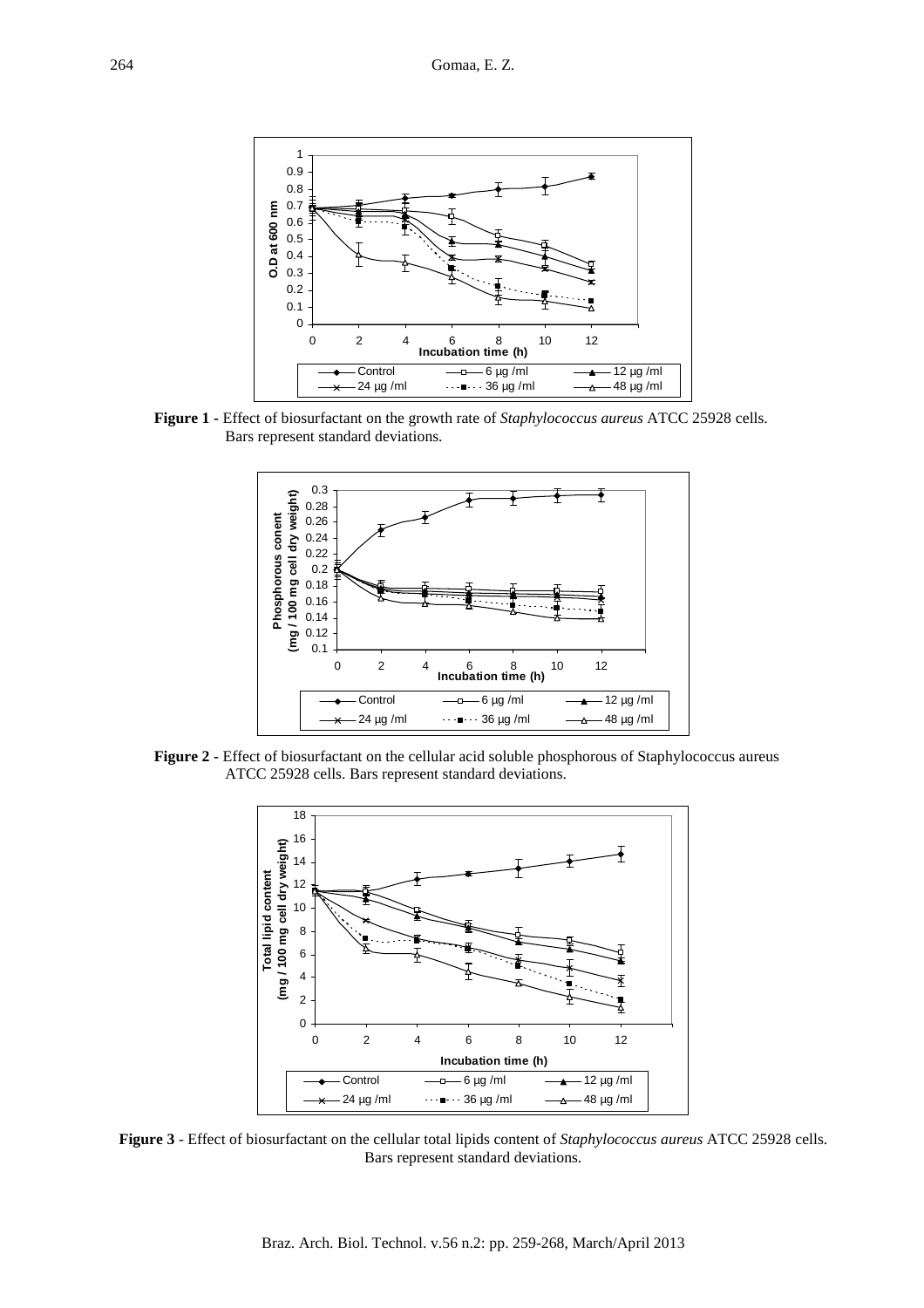

**Figure 4** - Effect of biosurfactant on cellular total proteins content of *Staphylococcus aureus* ATCC 25928 cells. Bars represent standard deviations.



**Figure 5 -** Effect of biosurfactant on the cellular total RNA content of *Staphylococcus aureus* ATCC 25928 cells. Bars represent standard deviations.



**Figure 6** - Effect of biosurfactant on the cellular total DNA content of *Staphylococcus aureus* ATCC 25928 cells. Bars represent standard deviations.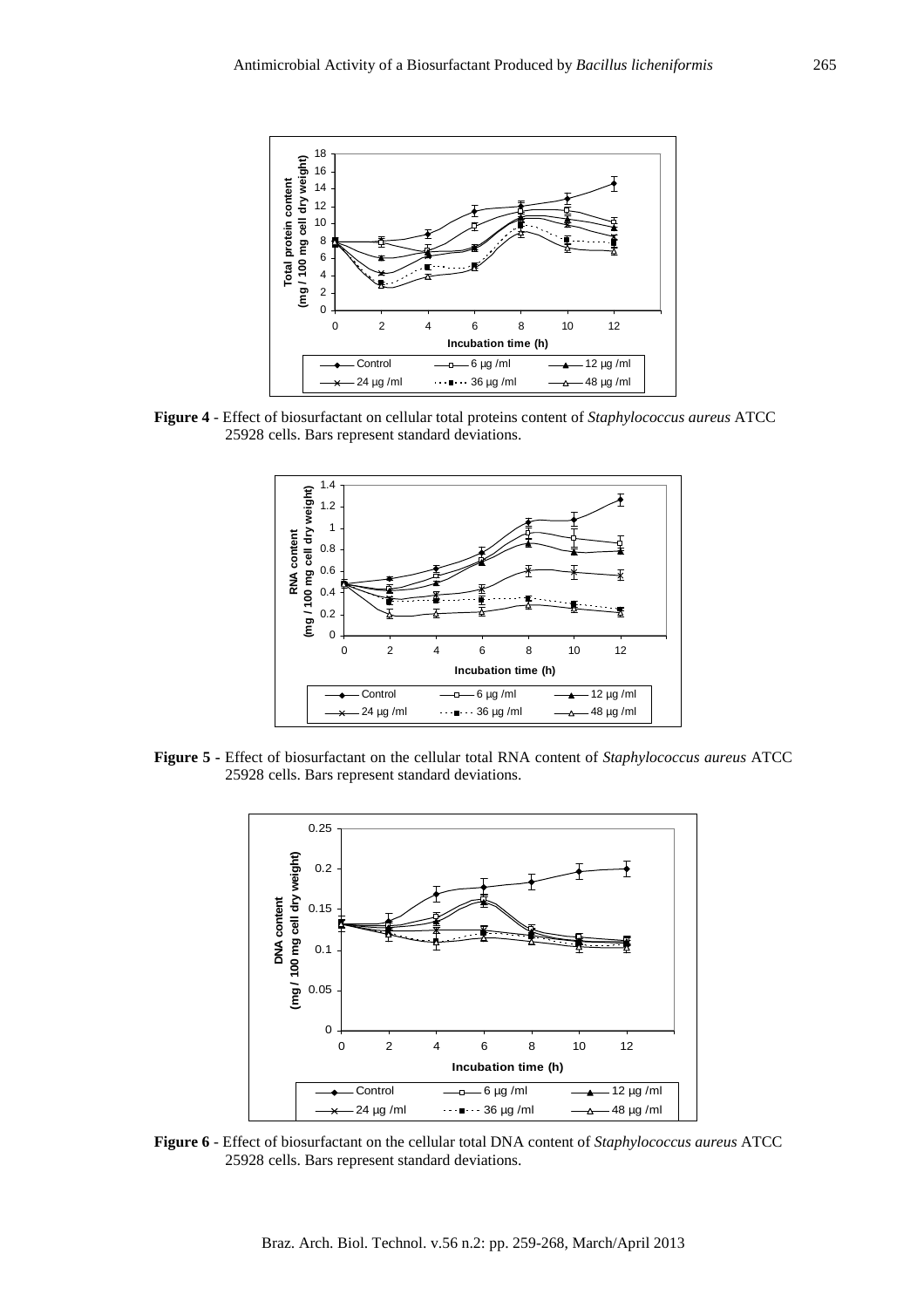A decrease in total protein content of *S. aureus*  ATCC 25928 cells after the treatment with the biosurfactant could be due to the inhibition of protein synthesis (Fig 4). It might bind to the 30S ribosome subunit and thus prevented the association of aminoacyl-tRNA with the bacterial ribosome as reported by Schnappinger and Hillen (1996). Singh et al*.* (2002) suggested that the antimicrobial biosurfactant prevented the protein synthesis by inhibition of the peptidyltransferase in binding mainly the 23S rRNA in the 50S subunit of the bacterial ribosome. The decrease in the lipids content of *S. aureus* cells after treating with the biosurfactant had a relation with the disturbance in the proteins content. This could be attributed to the property of expanding membrane protein causing the conformational changes of lipid and protein content (Price et al. 2001).

The biosurfactant also exhibited a decrease in the total RNA and DNA contents of *S. aureus* cells. This could be due to the loss of intracellular components through the damaged cell wall (Figs. 5, 6). Volk et al*.* (1996) reported that the bactericidal agent formed the complexes with guanine residues in helical DNA. It also prevented the RNA polymerase on the DNA template. At higher concentrations, DNA replication also was inhibited. It could also be caused by selectively inhibiting an enzyme (DNA gyrase) needed for the replication of DNA (Drlica and Hooper 2003). The bactericidal agent binds to the B subunit of the DNA-dependent RNA polymerase and inhibits the initiation of transcription by preventing the synthesis of RNAs larger than dinucleotides (Chaisson 2003).

In conclusion, results of the present study demonstrated that the biosurfactant produced by *B. licheniformis* strain M104 presented a great potential for the biotechnological and biopharmaceutical applications due to their biological properties.

#### **REFERENCES**

Abalos A, Pinazo M, Infante R, Casals M, Garcia F , Manresa A. Physicochemical and antimicrobial properties of new rhamnolipids produced by *Pseudomonas aeruginosa* AT10 from soybean oil refinery wastes. Langmuir. 2001;17: 1367-1371.

- Adamczak M, Bednarsk W. Influence of medium composition and aeration on the synthesis of biosurfactants produced by *Candida antractica*. Biotechnol Lett. 2000; 22: 313-316.
- Banat IM. Characterization of biosurfactants and their use in pollution removal-state of the art. Acta Biotechnol.1995; 15: 251-267.
- Bauer AW, Kirby WM, Sherris JC, Ture KM. Antibiotic susceptibility testing a standardized single disk method. Am J Clin Path. 1966 ; 45: 493-496.
- Benincasa M, Abalos A, Oliveira I , Manresa A. Chemical structure, surface properties and biological activities of the biosurfactant produced by *Pseudomonas aeruginosa* LBI from soapstock. Ant Van Lee. 2004; 85:1-8.
- Bligh EG, Dyer WJ. A rapid method of total lipid extraction and purification. Can J Biochem Physiol. 1959; 37: 911-917.
- Bodour AA, Drees KP, Maier RM. Distribution of biosurfactant-producing bacteria in undisturbed and contaminated arid southwestern soils. Appl Environ Microbiol. 2003; 69: 3280–3287.
- Bradshaw LJ. Laboratory Microbiology. Fourth Edition. USA; 1992. 13-55.
- Cameotra SS, Makkar RS. Recent applications of biosurfactants as biological and immunological molecules. Curr Opin Microbiol. 2004 ; 7: 262-266.
- Cao XH, Cai P, Li F, Wang CL , Lu MF. Medium optimization for lipopeptide produced by *Bacillus natto* TK-1 using response surface methodology. China Biotechnol . 2007; 27: 59-65.
- Carrillo C, Teruel JA, Aranda FJ , Ortiz A. Molecular mechanism of membrane permeabilization by the peptide antibiotic surfactin. Biochim Biophys Acta. 2003; 611: 91-97.
- Chaisson RE. Treatment of chronic infections with rifamycins: is resistance likely to follow? Antimicrob Agents Chemother. 2003; 47: 3037-3039.
- Davis DA, Lynch HC, Varely J. The production of surfactin in batch culture by *Bacillus subtilis* ATCC 21332 is strongly influenced by the condition of nitrogen metabolism. Enzyme Microb Technol. 1999; 25: 322-329.
- Desai JD, Banat IM. Microbial production of surfactants and their commercial potential. Microbiol Mol Biol Rev. 1997; 61: 47-56.
- Deziel E, Paquette G, Villemur R, Lepine F, Bisaillon JG. Biosurfactant production by a soil *Pseudomonas* strain growing on polycyclic aromatic hydrocarbons. Appl Environ Microbiol. 1996; 62:1908–1912.
- Dische Z. Chargaff E. The Nucleic Acids. In: Davidson IN, editor. Academic press, New York; 1955. p. 130- 157.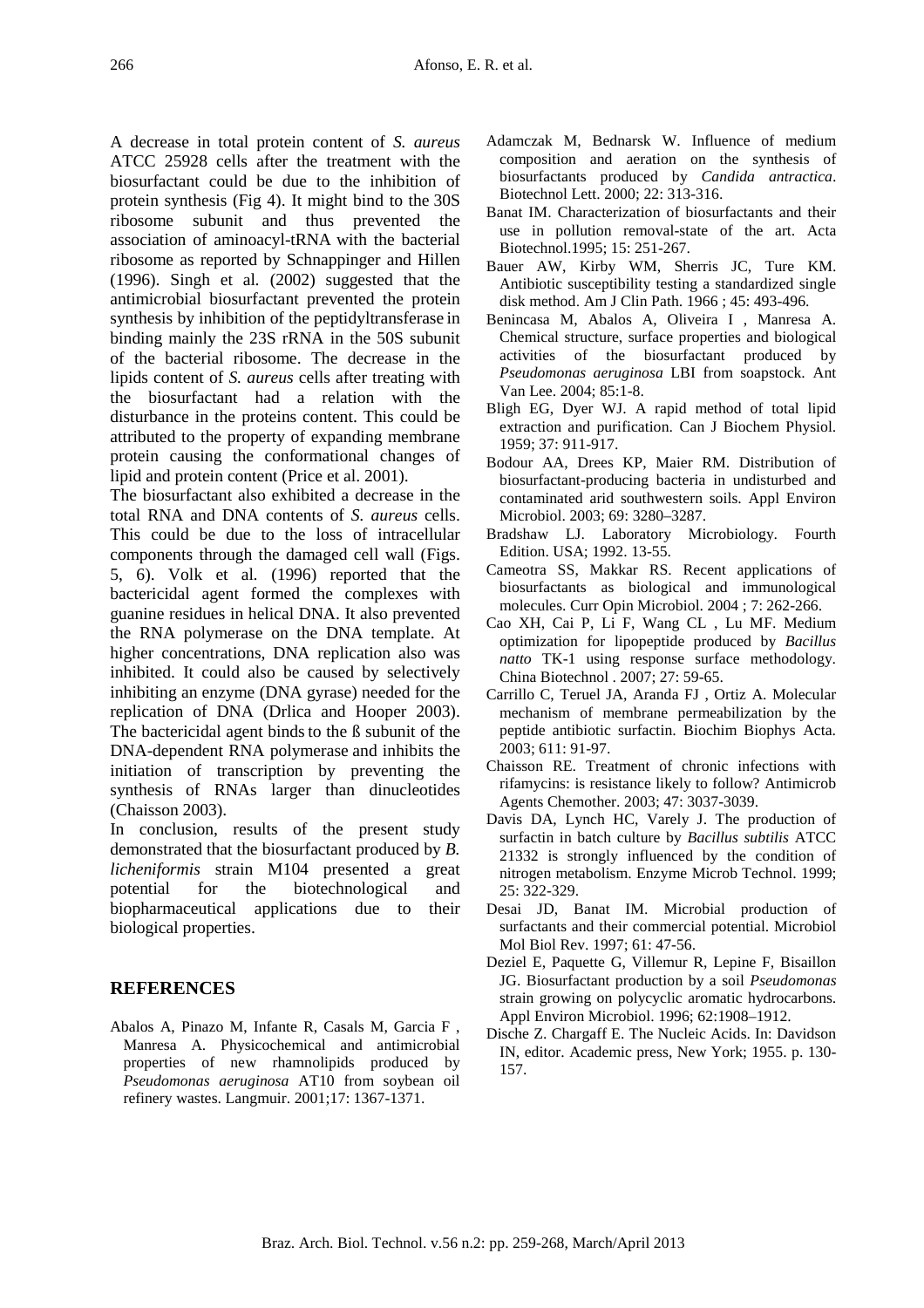- Drlica K , Hooper DC . Mechanisms of quinolone action. In: Hooper DC, Rubinstein E, editor. Quinolone antimicrobial agents, 3rd edn. Am Soc Microbiol; 2003. p. 19-40.
- Dubey K, Juwarkar A. Distillery and curd whey wastes as viable alternative sources for biosurfactant production. World J Microbiol Biotechnol. 2001; 17: 61–69.
- Dubey K, Juwarkar A. Determination of genetic basis for biosurfactant production in distillery and curd whey wastes utilizing *Pseudomonas aeruginosa*  strain BS2. Indian J Biotechnol. 2004; 3: 74–81.
- Ericsson H , Sherris JC. Antibiotic sensitivity testing. Report of an international collaborative study. Act Pathol Microbiol Sc and B Suppl. 1971; 217-221.
- Evans WC. Pharmacopoeial and related drugs of biological origin. In: Trease and evan pharmacognosy. London: Saunders WB Co. Ltd; 1996.
- Fiechter A. Biosurfactants: moving towards industrial application. Trends Biotechnol.1992; 10: 208-217.
- Heinemann JA. How antibiotics cause antibiotic resistance. Drug Discov Today. 1999; 4: 72-79.
- Hingley ST, Hastie AT, Kueppers F. Effect of ciliostatic factors from *Pseudomonas aeruginosa* on rabbit respiratory cilia. Infect Immun. 1986; 51: 254- 258.
- Jenny K, Kappeli O, Fiechter A. Biosurfactants from *Bacillus licheniformis*, structural analysis and characterization. Appl Microbiol Biotechnol.1991; 36: 5-13.
- Jones M, Comer I, Cunha B. Tetracyclines. In: Raven H, editor. J. Antimicrobial Therapy, New York; 1996. p. 219-234.
- Joshi S, Bharucha C, Jha S, Yadav S, Nerurkar A, Desai A. Biosurfactant production using molasses and whey under thermophilic conditions. Bioresource Technol. 2008; 99: 95–199.
- Khire JM , Khan MI . Microbes and the sub-surface environment. Enzyme Microbiol Technol. 1994; 16: 258-259.
- Kim MS, Yoon BD, Choung DH , Katsuragi OH , Tani Y. Characterization of a biosurfactant manosylerythritol lipid produced from *Candida* sp. SY.16. Appl Microbiol Biotenol. 1999; 52:713-721.
- Knight JA, Anderson S, Rawle JM. Sulfophosphovanillin reaction for the estimation of total serum lipids. J Clin Chem, 1972; 18: 199-209.
- Lowry OH, Rosebrough N, Farr AL , Randall R.J. 1951, Protein measurement with Folin phenol reagent. J Biol Chem. 1972; 193: 265-275.
- Makkar RS, Cameotra SC. Biosurfactant production by microorganisms on unconventional carbon sources. J Surf Deterg. 1999; 2: 237–241.
- Merchant DJ, Kahn RH. Hand book of cell organ culture. In: Murphy WH, editor. Second edition, Bugass Mincecopolis; 1969.
- Mukherjee S, Das P, Sen R. Towards commercial production of microbial surfactants. Trends in Biotechnol. 2006; 24: 509-515.
- Novo D, Perlmatter N, Hunt R, Shapiro H. Multiparameter flow cytometric analysis effect on membrane potential, membrane permeability and bacterial counts for *Staphylococcus aureus* and *Mycrococcus luteus*. Antimicrob Agent Chemother. 2000; 44: 827-838.
- Patel RM, Desai, AJ. Biosurfactant production by *Pseudomonas aeruginosa* GS3 from molasses. Lett Appl Microbiol. 1997; 25: 91–94.
- Peypoux F, Bonmatin JM, Wallach J . Recent trends in the biochemistry of surfactin. Appl Microbiol Biotechnol. 1999; 51: 553-563.
- Price AC, Choi KH, Heath RJ, Li Z, White SW , Rock CO. Inhibition of beta-ketoacyl-acyl carrier protein synthases by thiolactomycin and cerulenin. Structure and mechanism. J Biol Chem. 2001; 276: 6551-6559.
- Ramadan EM, Kheiralla ZM, Fouad MA, El Tayeb T S, Gomaa EZ. Optimization of biosurfactant production by *Bacillus licheniformis* isolated from oil – contaminated Egyptian soil. Egypt J Microbiol. 2011; 45, In press.
- Rocha C, San-Blas F, San-Blas G , Vierma L. Biosurfactant production by two isolates of *Pseudomonas aeruginosa*. World J Microbiol Biotech. 1992; 8: 125-128.
- Schnappinger D , Hillen W. Tetracyclines, antibiotic action, uptake, and resistance mechanisms. Arch Microbiol. 1996; 165: 359-369.
- Sepahy AA, Assadi MM, Saggadian V, Noohi A. Production of biosurfactant from Iranian oil fields by isolated Bacilli. Int J Environ Sci Technol. 2005; 1: 287-293.
- Sheppard JD, Jumarie C, Cooper DG , Laprade R. Ionic channels induced by surfactin in planar lipid bilayer membranes. Biochem Biophys Acta. 1991; 1064: 13- 23.
- Singh A, Van Hamme JD , Ward OP. Surfactants in microbiology and biotechnology, Part 2. Application aspects Review Article. Biotechnol Adv. 2007; 25: 99-121.
- Singh KV, Weinstock GM, Murray BE. An *Enterococcus faecalis* ABC homologue Lsa, is required for the resistance of this species to clindamycin and quinupristin-dalfopristin. Antimicrob. Agents Chemother. 2002; 46: 1845- 1850.
- Singh P, Cameotra S. Potential applications of microbial surfactants in biomedical sciences. Trends Biotechnol. 2004; 22: 142–146.
- Thaniyavarn J, Chongchin A, Wanitsuksombut N, Thaniyavarn S, Pinphanichakarn P, Epipatpiboon N, Morikawa M , Kanaya S. Biosurfactant production by *Pseudomonas aeruginosa* A41 using palm oil as carbon source. J Gen Appl Microbiol. 2006; 52: 215– 222.